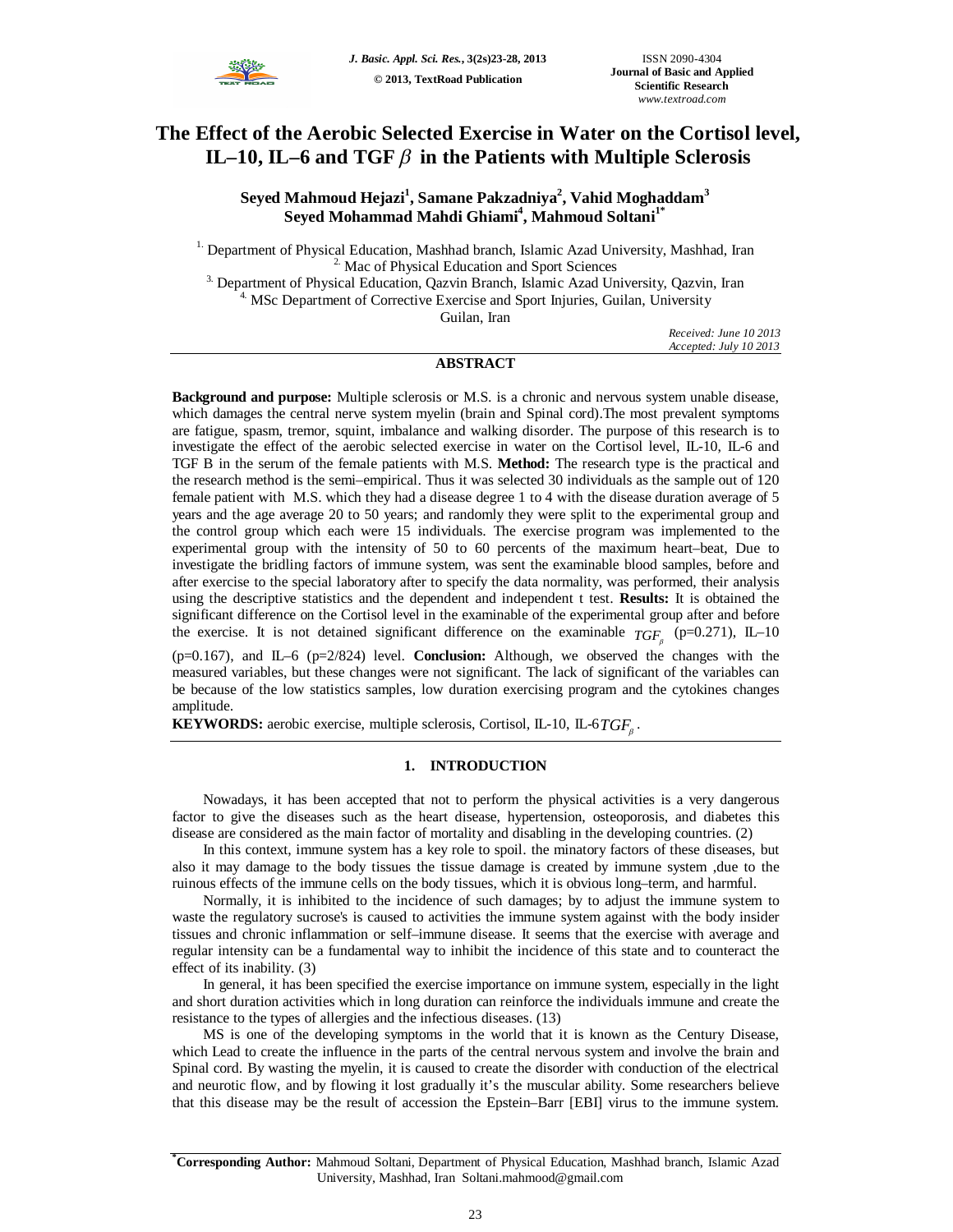This virus creates a defect within the immune system that in contrast with the immune maintenance, it leads to act reversely by this system. (4)

The effects of this damage are the lose balance, infirmity with movement, physical disability, vision disorder, and while individual was not treated, aggressively he/she are paralyzed. (1) It is thought that MS disease has had the most neurological researches during past two decades, which it is transformed from a not–remedy disease into the remedy disease in future. Certainly, MS is the best example to the World mobility and movement into its remedy. The statistic researches have indicated that their population in the world is about 3/5 M. persons and those who live in Iran is 40000 persons. (3) Now this disease is for persons less 20 ages, which its prevalence is three–times more in males than females. (2)

Accession the infection into body lead to the reaction with the immune system, brain and hormones. Among the exercise physiologic effects on the patients is the blood factors changes. (1)



The immune system transmit the battle message with the infection into the tissues by activating the leucocytes, brain through sympatric system and hormones such as Cortisol and this is caused to create the stimulus in some cytokines such as bridled cytokines (TGFP) IL-10, IL-6.(3) That it is caused to stimulate IL-6, then Cortisol and IL-10. Manipulation with IL 6 level resulting with exercise may decrease the low grade inflammation and the self–immune diseases and improve their symptoms. (3) The research was started on the patients with M.S since 1887 by Sharkot. (1) Many studies have been conducted about the effect of the aerobic exercise on Multiple Sclerosis and the effect of the exercise on the cytokines of the patients with M.S. which including: in 2003, Hessen concluded after one year exercise over the patients with MS that Inter–Locin-10 has been decrease slightly and the Cortisol concentration has been increased. (9)

Hessen (2003) by eight–week aerobic exercise, concluded that the Cortisol concentration has been increased, but there is not any considerable change in IL-10 of the patients with M.S. (9) White Lisly (2006) by 12–week endurance exercise concluded that IL-10 and IL-6 levels will not change in the patients with M.S. (11) Mokhtarian by four weeks exercise over the with MS, concluded that the inflammatory cytokines production will be increased.(15)

DiDi (2000) by investigate the effect of injection interferon, showed that IL-10 and IL-6 levels in the patients with MS won't change.(8) Donloud (2001) stated that the effects of 2–weeks aerobic exercise on the patients with MS are uncertain. (7) Venkatramen (2000) by 16-week endurance exercise, concluded that IL-6 level will be increased. (22) Schalz (2004) found that the eight week biking aerobic exercise will not created any important change on the Cortisol level.(20) Castlano (2007) concluded that the eight–week biking aerobic exercise is caused to decrease the IL-6 level in the patients with M.S.(6) Niculti (2001) by investigation the relationship between M.S. and TGF  $\beta$ concluded that the circulation TGF  $\beta$  in the healthy group is 2 to 3 times lower than the patients with M.S. (16) Henmir (2003) by the five days running exercise over the thirdmill, concluded that the exercise may cause to increase the TGF  $\beta$  concentration.(10) Karir (2007) concluded that TGF  $\beta$  has a considerable role to preserve the body immune environment.(5) Mirshafie (2009) investigated the relationship between TGF  $\beta$  and M.S. and concluded that TGF  $\beta$  has a strong role to control the self– immune diseases such as M.S.(14) Carly (2009) by the eight–week exercise, concluded that the exercise has a positive effect on immune. Power and healthy in the patients with M.S. (4)

The supplementary studies indicate explicitly deficiency information and knowledge.

In this context, for this purpose identification with the elements related to the effect of the aerobic exercise on cytokines in M.S. patients, can be caused the remedial important and useful result. Now, it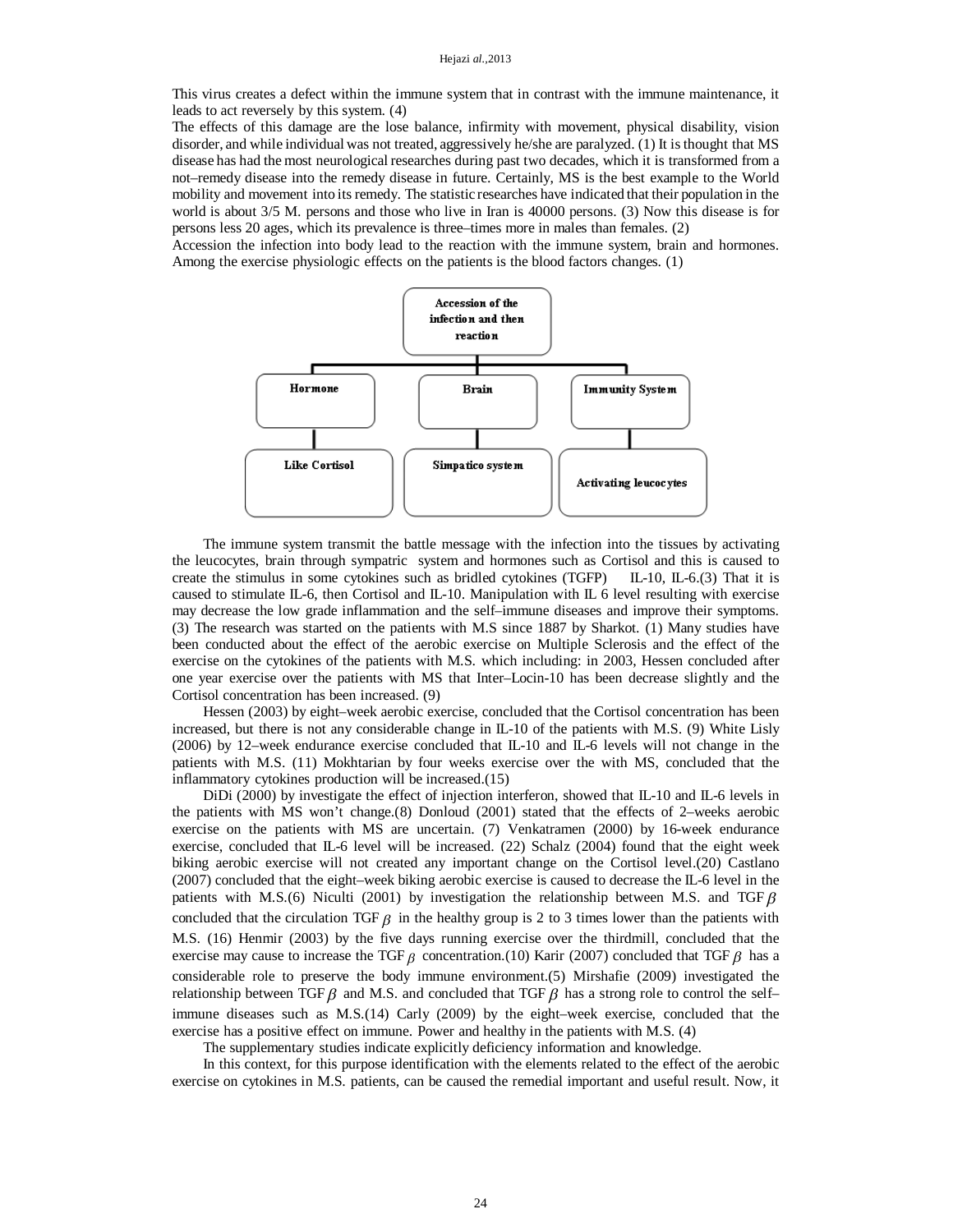is introduced a question whether the aerobic selected exercise effect on Cortisol IL-10, IL-6 and TGF  $\beta$  in ms patients?

### **2. Research Methodology:**

The research type is the practical and the research method is the semi–empirical. Thus it was selected 30 individuals as the sample out of 120 female patient with M.S. which they had a disease degree 1 to 4 with the disease duration average of 5 years and the age average 20 to 50 years; and randomly they were split to the experimental group and the control group which each were 15 individuals.

In this research, the independent variable is the aerobic selected exercise it water. For this purpose the hydrotherapy or the watery exercise are the best type of implementation with the aerobic exercise to M.S. patients. Because, the patient balance improve in the respect with the physical limitations and not having balance, due to the decrease the patient weight in water. It is selected to the exercise duration period with eight–week by considering to the present limitation and the research literature.

Since body temperature is one of the main problems in these patients during the activity, and this enhancement create the disorder over transmission of the nervous message and it cause to in crease their disability, water has this property that it inhibit to enhance the body temperature and also it cause to increase the body balance. Due to decrease the body weight in water and finally causes to decrease the physical limitation.(21) Therefore are decided that use the hydrotherapy to the research purpose.

It is designed to details of the exercise program in M.S. patient by considering to their physical limitation, researching histories and the viewpoints of the specialists. In the pre–test stages were measured the following items:

1. Interlocane six IL -6

2. Interlocane ten IL-10

3. Beta tumor growth factor: TGF  $\beta$ 

#### 4. Cortisol

The exercise intensity was determined according to the amplitude 50-60 percent's with the maximum heart–beat using the (220-age) method and was measured by the polar stethoscope.

#### **3. The measure method and tools**

1. The laboratory kit to measure the dependent variables to apply ELIZA method with specification BENDERMOD USA.

2. The Krutzke developed physical disability scale questionnaire this questionnaire is scaling the different function and states of the nerve system. This questionnaire gives a score between 0-10 to M.S. patients (depending to the content of damage inducted to the nerve system). Whatever this damage content gets more, the obtained score is more. Justifiability of the developed physical disability test has been supported by Krutzke. (2)

3. Polar stethoscope

After finishing the exercise period, the examinables of both group referred to bleed into the laboratory. Then, their blood was frozen in standard temperature that the considered cytokines be preserved and not be wasted. Finally, information was compared after and before the exercise period and then they were concluded. Descriptive statistics is used to show the percentages, average, standard deviation and being normal data through kolomograph–Smirnoff method; and deductive statistics is used to compose with the pre–test and post–test of two groups, and the independent and dependent with %5 Alfa limit.

#### **4. Result**

Obtained findings from both group in the pre–test and post–test stages are shown in 2-table. Although the exercise program has created a changes with IL-6 (1-2 table), IL-10 (2-2 table), TGF  $\beta$  (3-2 table) and Cortisol (4-2 table), but these changes are not significant.

| Table -I – Descriptive statistics of statistic sample |                              |                    |                              |                    |                              |                    |             |               |
|-------------------------------------------------------|------------------------------|--------------------|------------------------------|--------------------|------------------------------|--------------------|-------------|---------------|
| Group                                                 | Age                          |                    | Ms disease duration          |                    | Age of string for disease    |                    | <b>EDSS</b> | <b>Number</b> |
|                                                       | <b>Standard</b><br>deviation | Average<br>(vears) | <b>Standard</b><br>deviation | Average<br>(vears) | <b>Standard</b><br>deviation | Average<br>(vears) | average     |               |
| control                                               | 6.22                         | 29.20              | 3.45                         | 5.60               | 5.26                         | 24.20              |             |               |
| experimental                                          | 9.87                         | 32.26              | 3.76                         | 6                  | 8.02                         | 27.20              | 2.5         |               |

Table -1 – Descriptive statistics of statistic sample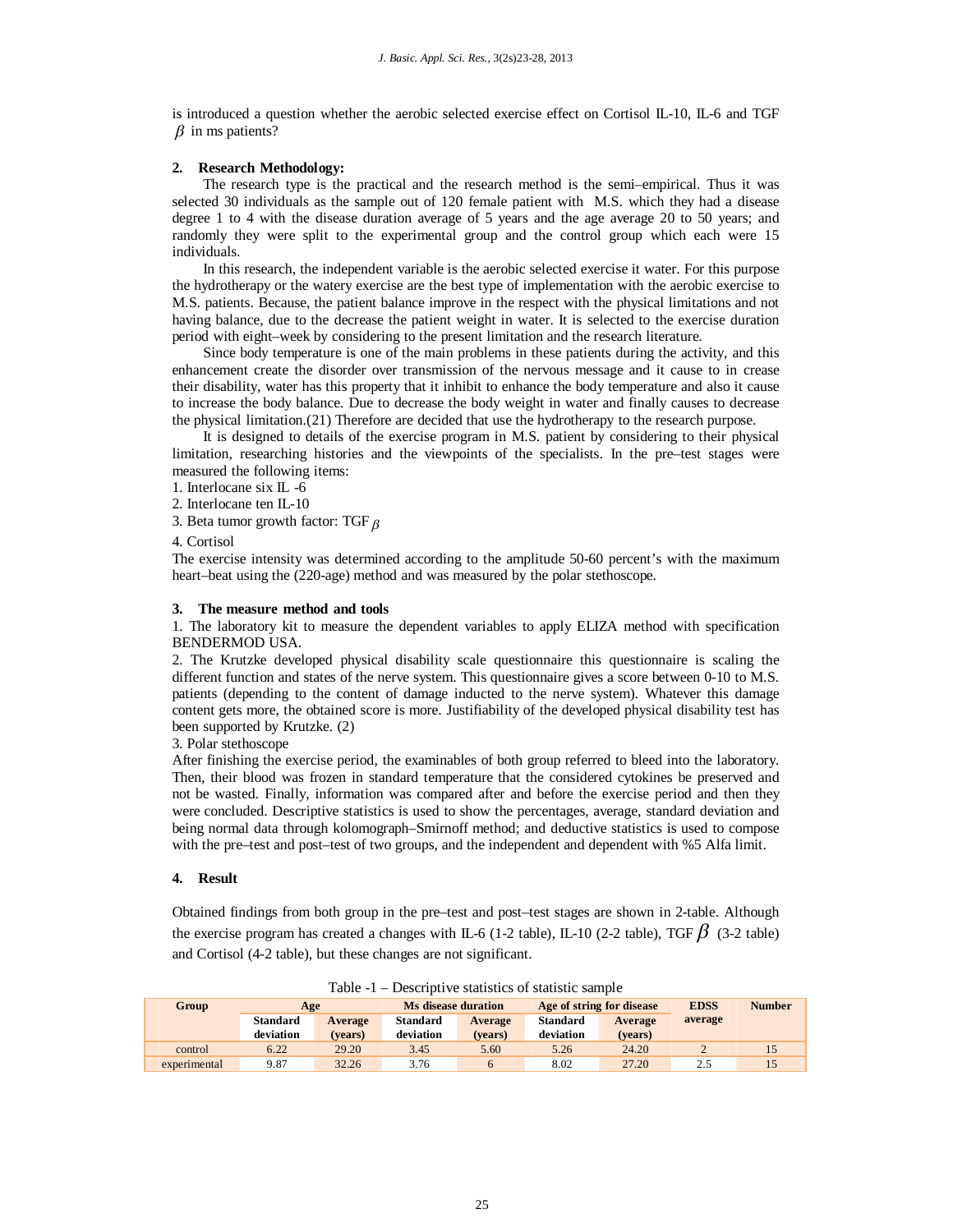| Group        | Average<br>difference | <b>Scale</b><br><b>Difference</b><br>deviation | <b>T</b> statistics | Freedom<br><b>Degree</b> | <b>P-Value</b> | <b>Sample</b><br><b>Number</b> |
|--------------|-----------------------|------------------------------------------------|---------------------|--------------------------|----------------|--------------------------------|
| Control      | $-0/371$              | 0/562                                          | $-2/555$            | 14                       | 0/023          | 15                             |
| experimental | 0/827                 | 1/412                                          | 0/227               | 14                       | 0/824          | 15                             |

#### Table 2-1: IL-6 difference comparative test

| Group        | Average<br>difference | <b>Scale</b><br><b>Difference</b><br>deviation | <b>T</b> statistics | Freedom<br><b>Degree</b> | <b>P-Value</b> | <b>Sample</b><br><b>Number</b> |
|--------------|-----------------------|------------------------------------------------|---------------------|--------------------------|----------------|--------------------------------|
| Control      | 0/472                 | 2/403                                          | 0/762               | 14                       | 0/459          | 15                             |
| experimental | $-0/892$              | 2/372                                          | $-1/457$            | 14                       | 0/167          | 15                             |

#### 3-2 TGF  $\beta$  difference comparative test

| Group        | Average<br>difference | <b>Scale</b><br><b>Difference</b><br>deviation | <b>T</b> statistics | Freedom<br><b>Degree</b> | <b>P-Value</b> | <b>Sample</b><br><b>Number</b> |
|--------------|-----------------------|------------------------------------------------|---------------------|--------------------------|----------------|--------------------------------|
| Control      | 56/93                 | 266/468                                        | 0/827               | 14                       | 0/422          | 15                             |
| experimental | $-2071/33$            | 6995/883                                       | $-1/147$            | 14                       | 0/271          | 15                             |

4-2 Cortisol difference comparative test

| Group          | Average<br>difference | <b>Scale</b><br><b>Difference</b><br>deviation | <b>T</b> statistics | Freedom<br>Degree | <b>P-Value</b> | <b>Sample</b><br><b>Number</b> |
|----------------|-----------------------|------------------------------------------------|---------------------|-------------------|----------------|--------------------------------|
| <b>Control</b> | $-1/47$               | 4/259                                          | 1/344               | 14                | 0/20           | 15                             |
| experimental   | $-17/84$              | 29/955                                         | 0/307               | 14                | 0/037          | 15                             |

#### **5. Discussion and conclusion:**

Many studies have shown that the exercise with triggering the inflammatory cytokines such as IL-4, IL-6 and TNF x, is caused to increase the Cortisol hormone level, (20,13) of the enhancement time or their amount to the base level in all cases are uniform. Cortisol against catcolamines has a slower drops and gradients, and they influence the body physiology a few days. (18,19)

These research findings indicate that the aerobic selected exercise in water don't create any significant difference on the Cortisol level. IL-6 IL-10, TGF  $\beta$  in the difference of pre-test and posttest in the control and experimental group. (9) The researchers such as Hessen (11) (2003) White Lisly (2006), (20) Corlschalz (2004), (20) Costeralo (2008) and (4) Lee Carly (2009) are agreement and the researcher such as (22) Voncatramen is disagreement the lack of result significance may be to being low the number of person's, repetition, intensity and duration of exercise, the previous studies support, highly these research results this research show that the aerobic exercise with 50-60 percents intensity of maximum heart-b is caused all drops and gradients of the measured variables in both the control and experimental groups. Carl Schalz (2004) conducted a research with title. Investigation the effect of the eight week aerobic exercise on the immune in six patients with M.S. And then scaled the exercise effect control on the Cortisol, nor epinephrine, and lactate. The result showed that the exercises hove not any effect on the Cortisol in the trained patients and not–trained patients group, and are caused to decrease lactate due to high overtime levels .

Schalz considered these result for itself research limitations, such as:

1. The rather small sample and consequently to limit the statistic power to identify the effect of exercise on the patients.

2. The most participants were from the being patient group.

3. Furthermore, %30 patients retreated in the half of the exercise program because they thought that they have not any ability to finish the period. (20)

Lee Carli (2009) the exercise lead to stimulate the anti–inflammatory cytokines such as IL-10, which it is increased after eight week exercise in MS patient. In this research, it has been said from other researchers such as Castcanlo that after the eight–weeks endurance exercise over 28 MS females patients, concluded that these exercises decrease the inflammatory cytokines, also Schultz after the eight–week interval exercises, stated that the exercise has not any effect on Cortisol and immune parameters, which it can be, due to the type of exercise. (4)

White Lisly (2006) scaled the response of cytokines within M.S. patients in the respect to the endurance. In this research, 10 M.S. female patients participated to 12-weeks in the exercising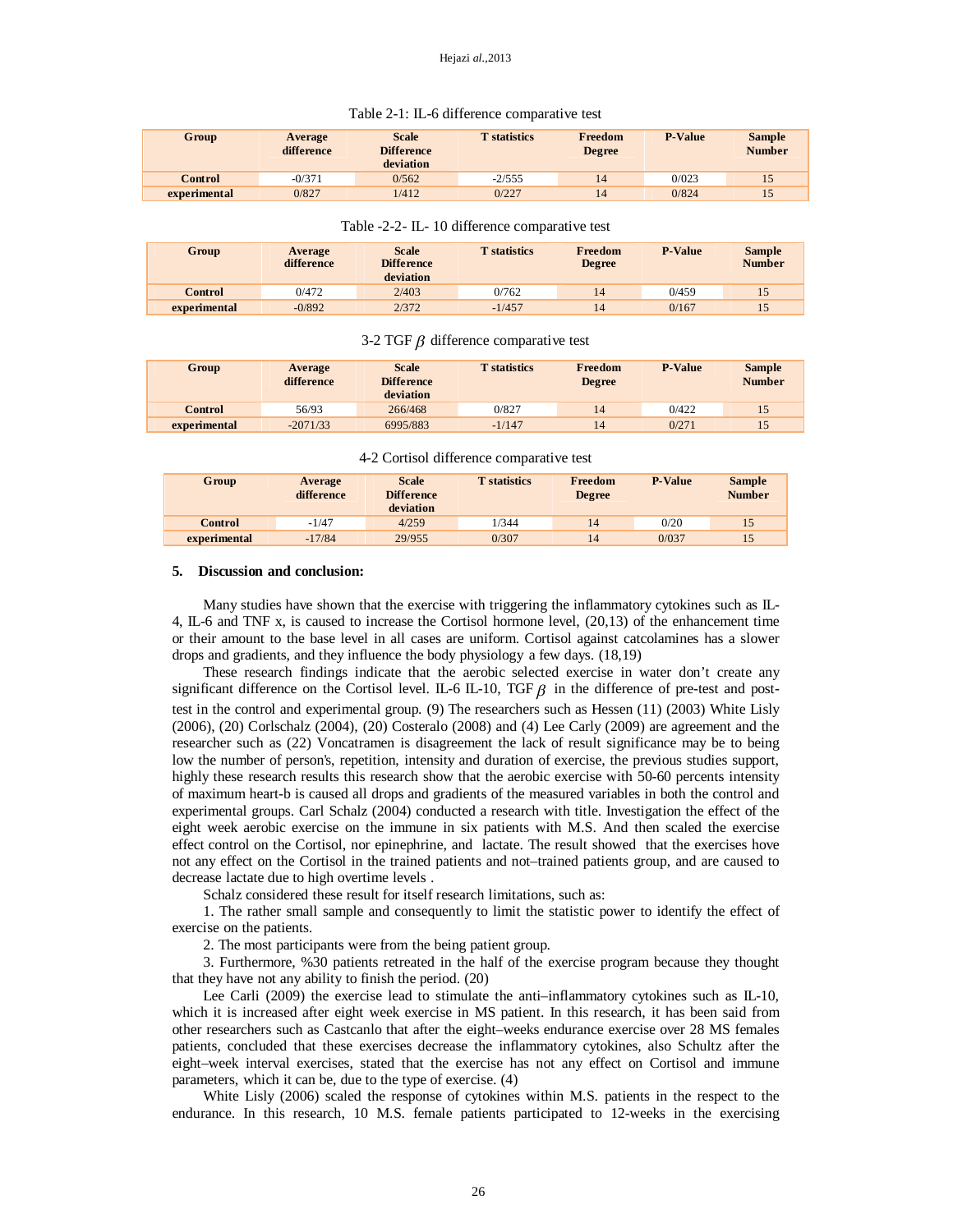program. The result showed that IL-6 concentration in the blood, remain the unchanged. He stated that the aggressive endurance exercises may effect on the cytokines concentration in M.S. patients which it depends on the patients general situation, but to remain unchanged, can be due to the low number individuals, limited design, the potential dominance of disease patterns and change and diversity with the participated factors in the utilized patterns by patients, that by considering to the high complicate role of cytokines. With the immune system function in MS patients, it is difficult to comment the findings. (11)

Castlonlo (2008), investigated the eight-week aerobic exercise with %60 intensity  $VO<sub>2 max</sub>$ . He concluded that the exercise cause to increase  $\%7 \text{ IL }$  -6 in the MS patients group, but in the rest state (without exercise) it has not any change. He knew these change because the exercise intensity and duration. (20)

Venkatramen (2002): the exercise may change the immune system function directly and indirectly through improving stress and the nervous-gland factors that maybe play a considerable role to preserve the M.S. immune situation. He investigated the effect of the endurance exercise on the cytocanes in M.S. patients. After 16 weeks the endurance exercise with 13 patients, he concluded that IL-6 level in these patients has been increased to improve the immune system function.

Castcanlo (2007) investigated the effect of the aerobic exercise on the cytocane plasma to eight– week with %60 intensity  $VO_{2max}$  on II patients and II healthy individuals. His research result was the decrease of IL -6 in both groups. (6)

Hessen (2003) conducted the research namely the effect of the physical pressures on cytokines in MS patients. His exercises more performed to eight weeks with %60 intensity  $VO_{2max}$  in three groups. He concluded that the epinephrine and nor epinephrine in the trained M.S patients have been increased that they influence on the bridled cytokines and its comment need to the more strong statistics power that is same the samples number and the ongoing results from response of cytokines. (9)

#### **REFERENCES**

- 1. Soltani Mahmood, investigate the effect of an aerobic exercise period in water on the physical disability scale (EDSS) in MS patients with low grade. Fourth MS international congress magazine.
- 2. Soltani Mahmood, effect of the aerobic selected exercise in water on the balance content to walking endurance and the physical disability scale with two MS patients groups.
- 3. Gilsoon, Michael, the immune system function in exercise, translator: Dr Ali Negad Hamid Agha, Safarzadeh Alireza, Essa Negad Amin, Molla Nurri Shamsi Mahdieh, Delfan Maryam, Mir A Khoori Zahra, First Eddition, Donyaye Harekat publishment,1388.
- 4. Carlyle Lea, Johnsto Keith, Rattray Scott , Wheeler Garry . A Health Professionals Guide to Understanding Exercise and MS: MS Society of Canada.MS active now. 2009,p:12.
- 5. Carrier y yuonj,kuchroo vk, weiher h .The3 cells in peripheral tolerance .II.TGF-beta-troma ,Th3 cells rescue IL-2 defiicient mice from autoimmunity. The Journal Of Immunology. 2007,13(7):664-7.
- 6. Castellano Vanessa,patel darpan I ,MCCoy séance, Lesley jfacsm .Cytokine responses to acute and chronic exercise in multiple sclerosis. Journal Of Applied Physiology.2007,104(6):1697-702.
- 7. Donlold MC,compston A,edan G,goodkin D,hartung HP,lubin fdet AL. Recommended diagnostic criteria for multiple sclerosis:guidelines from the international panel on the diagnosis of multiple sclerosis.Pub Med. 2001,50(1):121-7.
- 8. Duddy M. E, Armstrong M. A, Crockard A. D, Hawkins S. A. Changes in plasma cytokines induced by interferon-β1a treatment in patients with multiple sclerosis.Journal Of Neuroimmunology. 1999,P:98-109.
- 9. Heesen C, Gold SM, Hartmann S, Mladek M, Reer R, Braumann KM, Wiedemann K, Schulz KH. Endocrine and cytokine responses to standardized physical stress in multiple sclerosis.Pub Med.2007,17(6) : 473 – 81.
- 10. Heinemeir katja,henning langberg , kjaer Michael. Exercise-induced changes in circulating levels of transforming growth factor-β1in humans: methodological considerations. Refdoc.2003,vol.90,p:171-177.